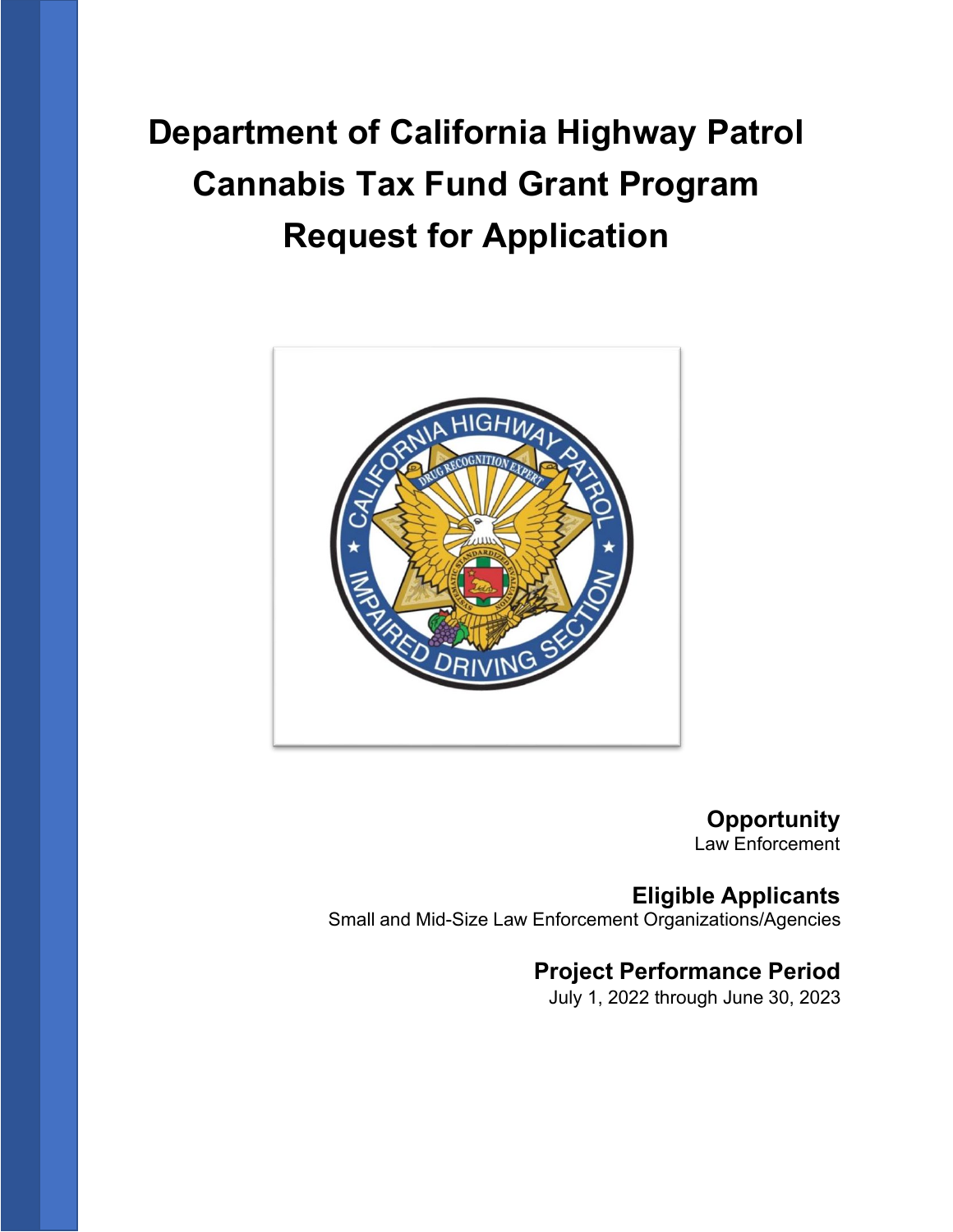This Request for Application (RFA) provides specific opportunity information for the Cannabis Tax Fund Grant Program (CTFGP) 2022/2023 grant cycle, including important deadlines and details. For all program processes and regulations, please review the **California Code of Regulations (Title 13, Division 2, Chapter 13) and other program information posted on the California Highway Patrol's (CHP) Web site** to ensureall eligibility requirements are met for successful participation in the program.

| <b>Important Dates</b>                     |                                       |
|--------------------------------------------|---------------------------------------|
| <b>Activity</b>                            | <b>Date</b>                           |
| <b>Grant Workshop</b>                      | January 6, 2022                       |
| <b>Application Submission Period</b>       | January 7, 2022 - February 23, 2022   |
| <b>Application Filing Deadline</b>         | February 23, 2022 5:00pm Pacific Time |
| <b>Application Review</b>                  | February - May 2022                   |
| <b>Award Announcements</b>                 | $May - June 2022$                     |
| <b>Start of Project Performance Period</b> | July 1, 2022                          |

#### **Funding**

An applicant may only submit one Grant Application for each grant opportunity and shall only request the amount of funds necessary to complete the project.

Grant funds shall be used to support new program activities or to augment existing funds, which expand current program activities. Grant funds shall not replace (supplant) any federal, state and/or local funds that have been appropriated for the same purpose and are routine and/or existing state and local expenditures. Supplanting is the deliberate reduction in the amount of federal, state, or local funding being appropriated to an existing program or activity because grant funds have been awarded for the same purpose. It is the responsibility of the grantee to ensure that supplanting does not occur.

#### **Match Requirements**

This opportunity does not require matching funds.

#### **Project Costs**

Requested project costs shall address impaired driving and be directly related to the work identified in the Grant Application. To be permissible, costs must be reasonable, necessary, and expended according to the CTFGP policies, procedures, and regulations. Projects are required to have a realistic and prudent budget that avoids unnecessary expenditures unrelated to the project activities. Final determination of eligibility will be made by the CHP and approved within the Grant Agreement. Please refer to Annex A for ineligible expenses.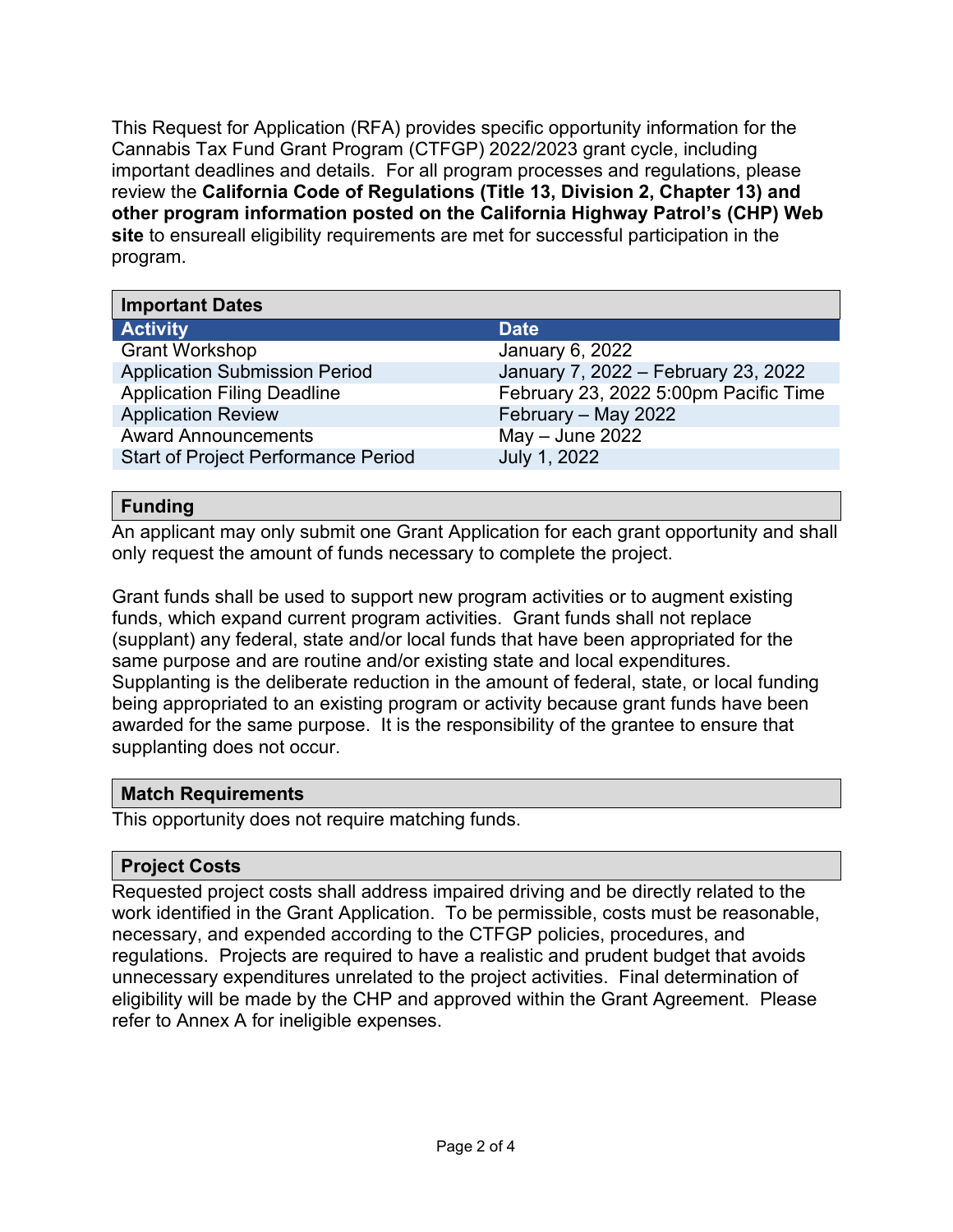The information below includes approximate funding amount, project requirements, and cost guidelines.

#### **Project Performance Period**

One Year (July 1, 2022 through June 30, 2023)

#### **Eligible Applicants**

Small and Mid-Size Law Enforcement Organizations/Agencies, with the primary function of enforcing traffic laws, which includes responding to calls, making arrests, and issuing citations, pursuant to the California Penal Code, California Vehicle Code, and California Health and Safety Code.

*Small-Range:* 100 employees or less *Mid-Range:* 500 employees or less

#### **Project Funding**

Approximate available funding is \$12 million, with a \$500,000 funding cap per application. Applicant must provide strong justification, measurable goals, and an immediate need for all requested budget items.

#### **Project Requirements**

Law Enforcement projects shall focus on one or more of the following:

- Increasing driving under the influence (DUI)/driving under the influence of drugs (DUID) enforcement efforts (which may include conducting saturation patrols, DUI checkpoints, and/or maximum enforcement details).
- Drug Evaluation and Classification (DEC) training, and other approved training, that establish and increase the knowledge of law enforcement personnel in detecting and removing impaired drivers from the roadway.
- Public education and outreach.

**Note:** If the project includes limited, education-based activities, in conjunction with other enforcement-related activities/efforts, Law Enforcement Organizations/Agencies should apply for this Law Enforcement Grant Opportunity. If the project solely focuses on an innovative, education-based program for local communities, Law Enforcement Organizations/Agencies should apply for the Education Grant Opportunity.

#### **Eligible Project Categories**

The categories listed below are provided as examples and do not constitute all eligible costs.

- **Personnel:** Costs include compensation for salaries and fringe benefits, such as annual leave and sick leave, for work directly related to the project.
	- $\circ$  Staff time may include, but is not limited to: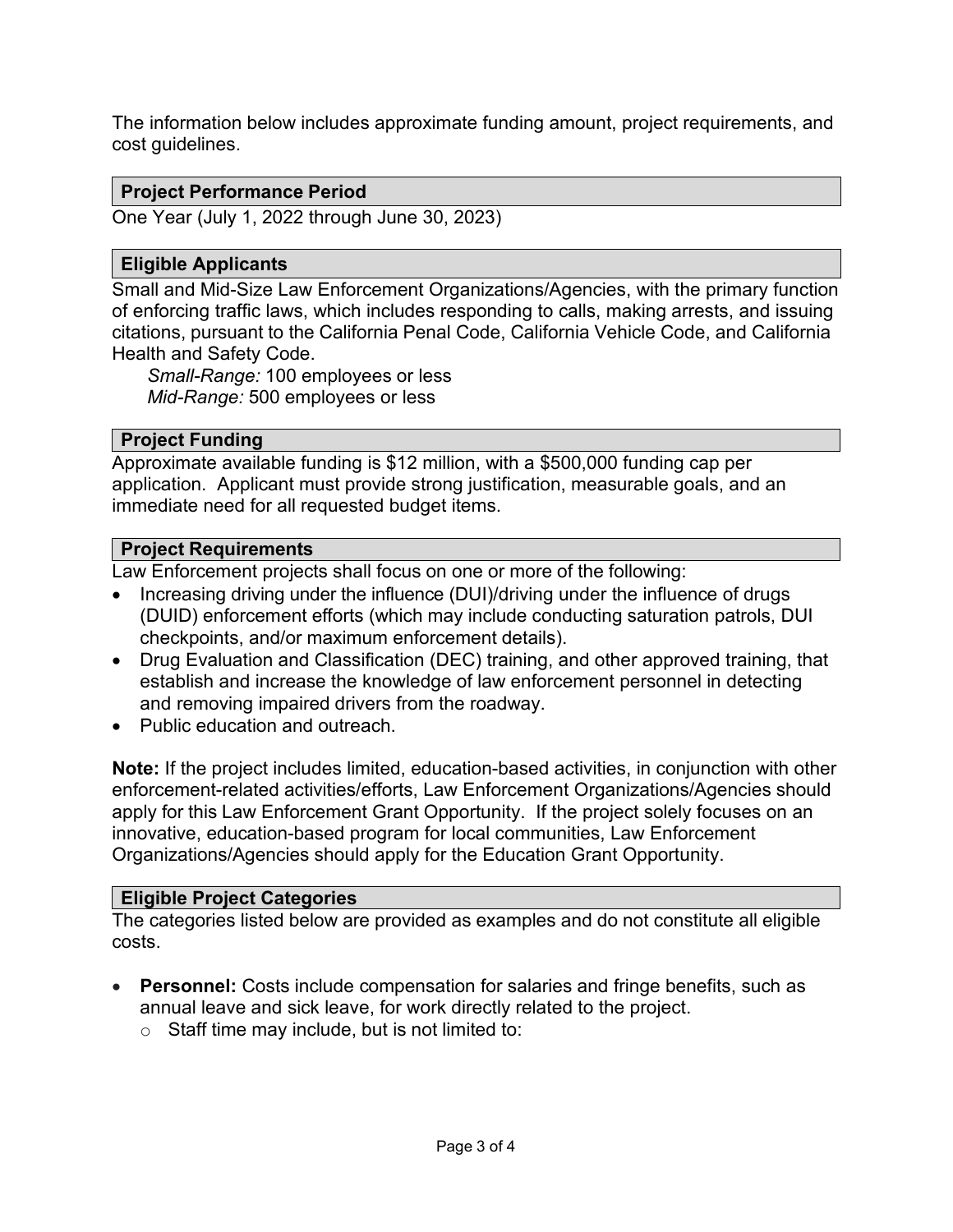- Additional DUI/DUID patrols, saturation patrols, peak hour enforcement, checkpoints, Drug Recognition Evaluator (DRE) court appearances on behalf of the prosecution.
- Attending, conducting, or hosting approved training related to impaired driving.
- **Travel:** Funds may be used for travel costs associated with in and out-of-state project related meetings, conferences, seminars, workshops, and trainings. The most economical mode of travel must be used. Eligible expenses may include, but are not limited to:
	- o Mileage (based on current State rate) or fuel expenses
	- o Commercial airline fares
	- o Parking fees
	- o Bridge tolls and/or taxi or bus fares

Out-of-state travel is only allowed in exceptional situations. For additional information on travel restrictions, please see: [https://oag.ca.gov/ab1887.](https://oag.ca.gov/ab1887)

- **Equipment:** Equipment costs include non-expendable, tangible, personal property having a normal useful life of more than one year, and an acquisition cost of at least \$5,000 (i.e., four identical assets, which cost \$1,250 each, for a total of \$5,000, are not considered an equipment purchase). Funds may be used to upgrade or purchase equipment items necessary to complete grant activities.
- **Consultants/Contracts:** Consultant/Contract costs may include professional services necessary to carry out the project objectives that are clearly outlined in the grant application.
- **Other Direct Costs:** Operational costs may include, but are not limited to:
	- o Equipment with an acquisition cost under \$5,000, such as Preliminary Alcohol Screening (PAS) devices
	- o Equipment maintenance
	- o Registration Fees for approved trainings
	- o Grant-related materials/supplies
	- o Educational/outreach materials
	- o Social media costs
	- o Software

#### **Additional Information**

References:

- Revenue and Taxation Code Section 34019
- California Code of Regulations, Title 13, Division 2, Chapter 13

For additional questions, please contact the Cannabis Grants Unit at (916) 843-4360 or via email at [CGUGrants@chp.ca.gov.](mailto:CGUGrants@chp.ca.gov)